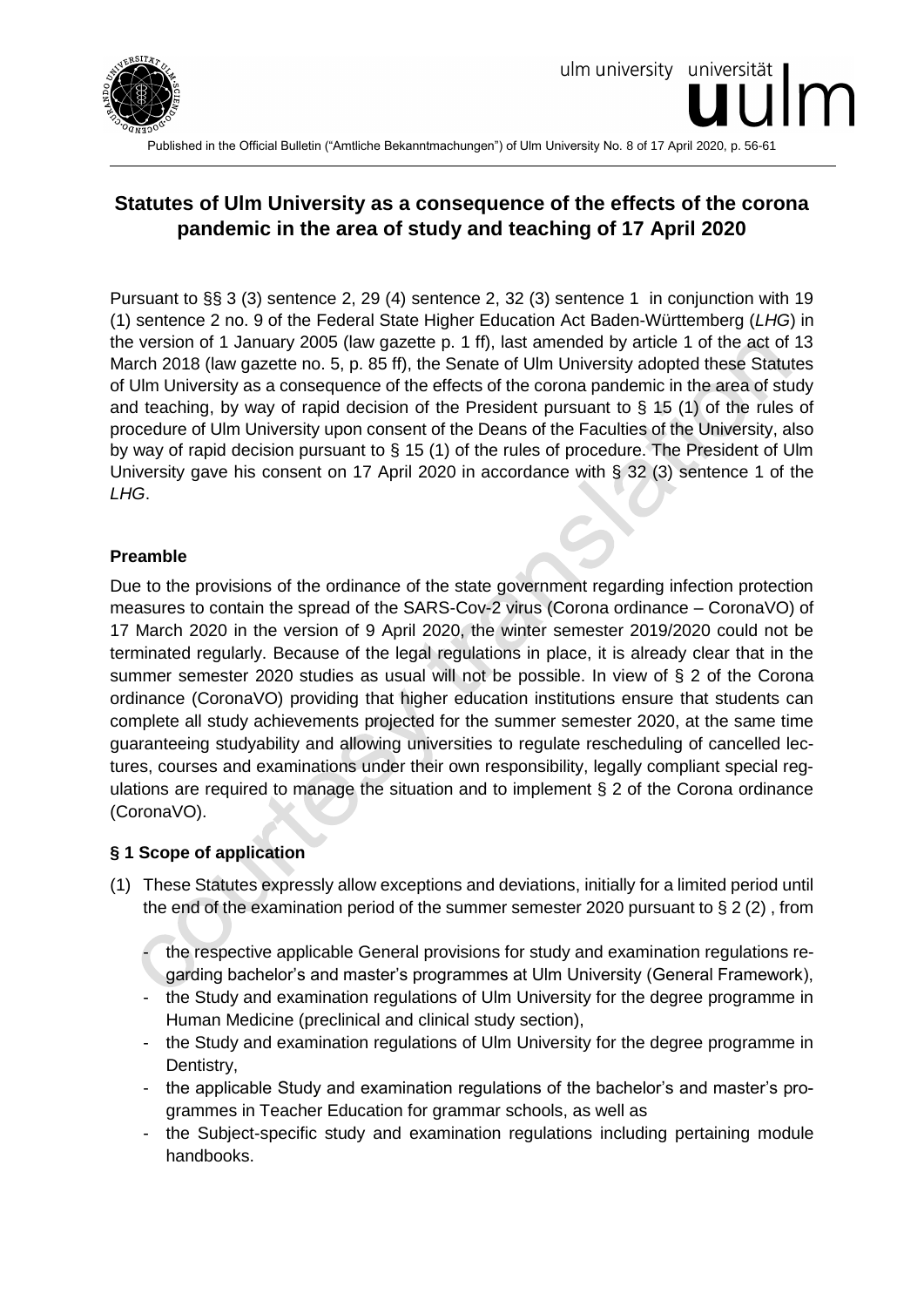As long as there are no changes of the content of these Statutes, the President is authorised to extend and to republish them - in line with the effects of the corona crisis.

(2) These special regulations apply until these Statutes expire and replace deviating provisions in the regulations named in paragraph 1 sentence 1. These special regulations are supplemented by separately adopted statutes regarding the admissions and selection procedure (bachelor's and master's) for the winter semester 2020/2021.

### **§ 2 Study-related changes regarding organisational aspects and legal requirements for examinations**

- (1) The lecture period of the summer semester ends on 21 August 2020 instead of 24 July 2020 as previously determined by the Senate on 22 February 2017. The lecture period of 14 semester weeks will take place during this period. Instead of the planned-for traditional classroom teaching, lecturers will conduct their teaching online; there will be no classroom teaching in the summer semester 2020. According to § 3 (2) sentence 4 LVVO, lectures/courses that are developed for internet-based teaching will be remunerated in the same way as comparable classroom teaching. Sentence 3 does not cover courses that cannot be offered online because of their practical elements. The feasibility of such classroom teaching as well as other face-to-face events in the summer semester 2020 is subject to the restrictions imposed to ensure infection protection and modifications thereof, and they will be resumed gradually in the summer semester 2020 in an order decided by the Board in consultation with the Deans of the Faculties. Sentence 6 applies analogously to lab work in connection with final and doctoral theses.
- (2) Deviating from § 13 (1) of the General Framework of 27 July 2017, all written exams will be offered as open written examinations and the examination period will extend throughout the summer semester until the first week of the lecture period of the winter semester 2020/21.
- (3) Examinations will be resumed at the beginning of the lecture period of the summer semester 2020; the resumption of the oral and oral practical examinations is subject to the restrictions imposed to ensure infection protection and related modifications, e.g., by having smaller groups or individual exams or conducting oral exams through video conferencing in compliance with the conditions set out in  $\S$  4 (6); it is recommended that written exams (requiring attendance) should be scheduled for the second half of the summer semester or to replace written exams requiring attendance with other written work.

#### **§ 3 Extension of examination periods**

- (1) If deadlines for bachelor's or master's theses, seminar papers or other written assignments registered by 16 March 2020, whose submission date was after 17 March 2020, could not be kept, these deadlines will be moved back officially by the *Studiensekretariat* (student administration and examinations office) by the time of suspension of studies pursuant to the Corona ordinance (CoronaVO) or by the time of suspension under § 2 (1) sentence 6.
- (2) If examination candidates already enrolled in the winter semester 2019/20 failed to complete coursework or take exams (on time) or to earn a certain number of credit points prescribed by the respective study and examination regulations due to the cancellation of courses or exams or the postponement of such events to the summer semester or after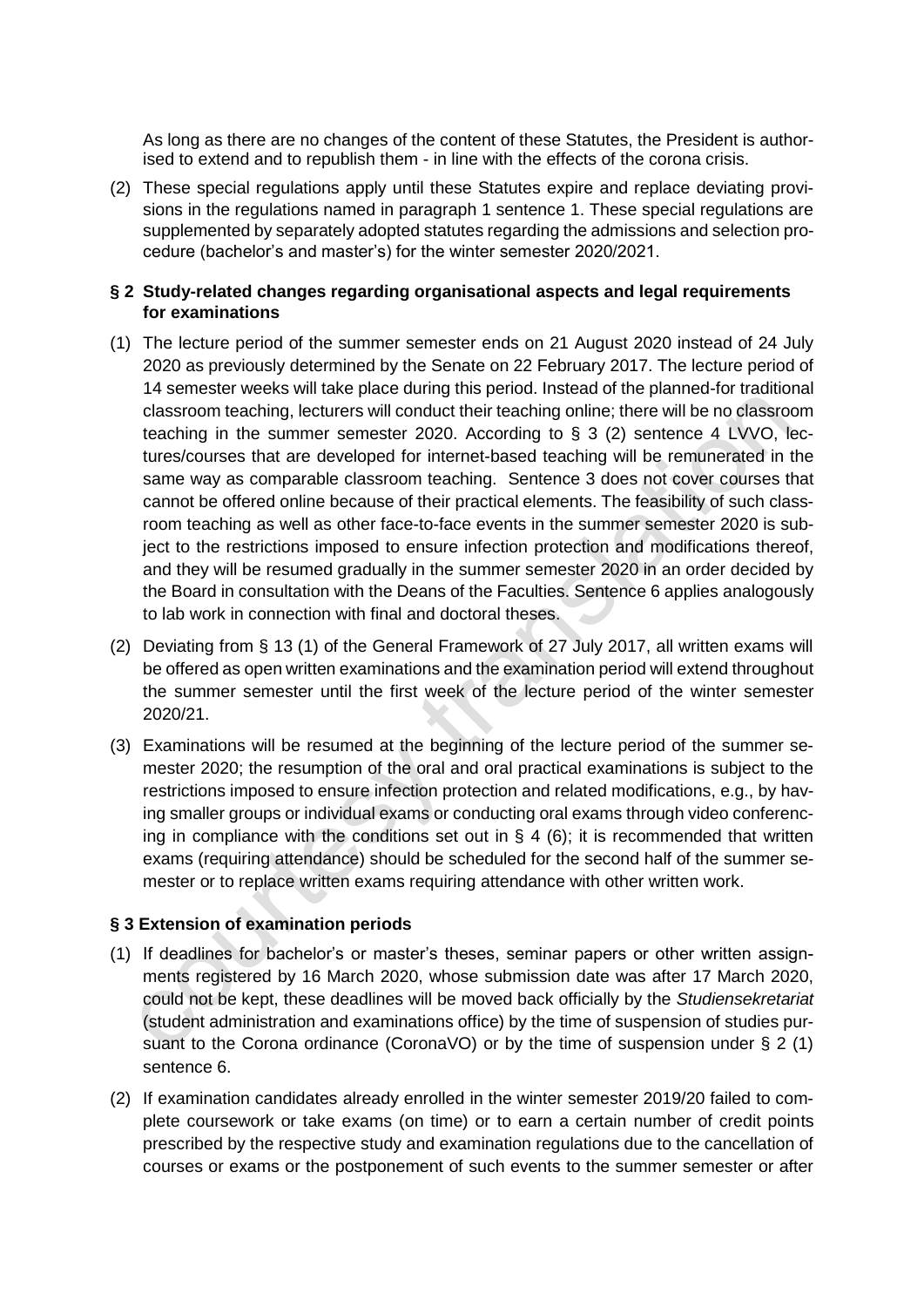the summer semester, such periods will automatically be extended officially by a minimum of one semester.

- (3) As a rule, in the summer semester 2020 examination dates fixed by the examiners must be attended by the students. Thus the general rules for withdrawal from examinations under the legal provisions named in § 1 apply; however, a good reason entitling the candidate to withdraw from an examination also exists if this student made arrangements to be away during the period from 17 August to 18 September 2020 and the scheduled examination is during such a period of absence, but only if such arrangements were made before the effective day of these Statutes and the decision to change the lecture period of the summer semester 2020. This applies analogously to requested extensions of submission deadlines.
- (4) If students are abroad and cannot attend the examination dates rescheduled by the examiners because of travel restrictions or an existing lack of travel opportunities, respective examination deadlines must be extended at the request of such students. Here, the provisions of the statutory regulations regarding withdrawal from examinations mentioned in § 1 apply. This applies analogously to requested extensions of submission deadlines.
- (5) The deliberations in paragraph 4 also apply to examinations regularly scheduled for the summer semester that cannot be taken by students staying abroad for the reasons named in paragraph 4.
- (6) Students who could have completed their studies in the winter semester 2019/2020 if operations had been normal by submitting their thesis no later than one month after the beginning of the lecture period and who cannot do this because of the suspension of normal operations need not continue to be enrolled to complete their studies. Examiners are advised to reschedule cancelled exams and submission dates for theses etc., wherever possible, in such a way that studies can be completed with one month of the start of the lecture period.
- (7) In cooperation programmes, the cooperation partners may agree in their joint committees to deviate from the exam-related regulations in these Statutes.

# **§ 4 Lectures/courses and exams**

- (1) As far as possible, students should be offered a suitable substitute for regular participation in classroom teaching; the same applies to excursions and practical courses. This decision is taken by the competent lecturer in consultation with the Dean of Studies.
- (2) As a rule, it is permitted to offer seminars and practice classes (*Übungen*) and similar as a block event.
- (3) To anticipate cancellations of practical courses, excursions and courses comprising lab work and similar because of the restrictions in place, lectures/courses regularly scheduled for the winter semester should already be offered in the summer semester 2020 to avoid disadvantages for the students concerned unless relevant subject-related reasons speak against this.
- (4) Examination boards decide under their own responsibility whether students must provide proof of all study and exam achievements required for a module examination to be admitted to this module examination, deviating from § 6 (3) General Framework in conjunction with the respective FSPO. Admission to the examination can be granted subject to the